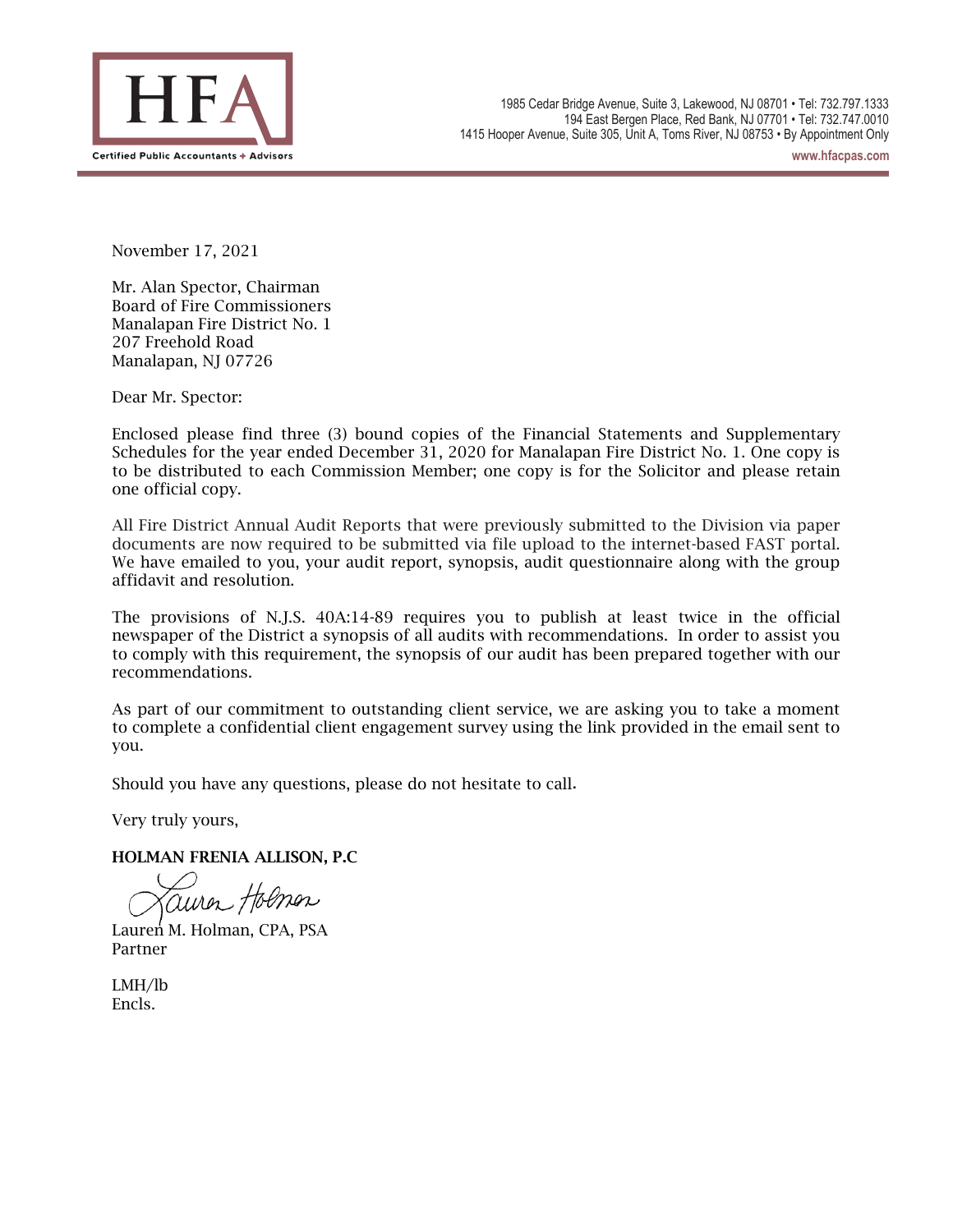

**www.hfacpas.com**

November 17, 2021

To the Board of Fire Commissioners Fire District No. 1 of the Township of Manalapan

We have audited the financial statements of the governmental activities and the aggregate remaining fund information of Fire District No. 1 of the Township of Manalapan for the year ended December 31, 2020. Professional standards require that we provide you with information about our responsibilities under generally accepted auditing standards, as well as certain information related to the planned scope and timing of our audit. We have communicated such information in our letter to you dated February 18, 2021. Professional standards also require that we communicate to you the following information related to our audit.

### **Significant Audit Findings**

### *Qualitative Aspects of Accounting Practices*

Management is responsible for the selection and use of appropriate accounting policies. The significant accounting policies used by Fire District No. 1 of the Township of Manalapan are described in Note 2 to the financial statements. No new accounting policies were adopted and the application of existing policies was not changed during the year ended December 31, 2020. We noted no transactions entered into by the governmental unit during the year for which there is a lack of authoritative guidance or consensus. All significant transactions have been recognized in the financial statements in the proper period.

Accounting estimates are an integral part of the financial statements prepared by management and are based on management's knowledge and experience about past and current events and assumptions about future events. Certain accounting estimates are particularly sensitive because of their significance to the financial statements and because of the possibility that future events affecting them may differ significantly from those expected.

The financial statement disclosures are neutral, consistent, and clear.

### *Difficulties Encountered in Performing the Audit*

We encountered no significant difficulties in dealing with management in performing and completing our audit.

### *Corrected and Uncorrected Misstatements*

Professional standards require us to accumulate all known and likely misstatements identified during the audit, other than those that are clearly trivial, and communicate them to the appropriate level of management. Management has corrected all such misstatements. In addition, none of the misstatements detected as a result of audit procedures and corrected by management were material, either individually or in the aggregate, to each opinion unit's financial statements taken as a whole.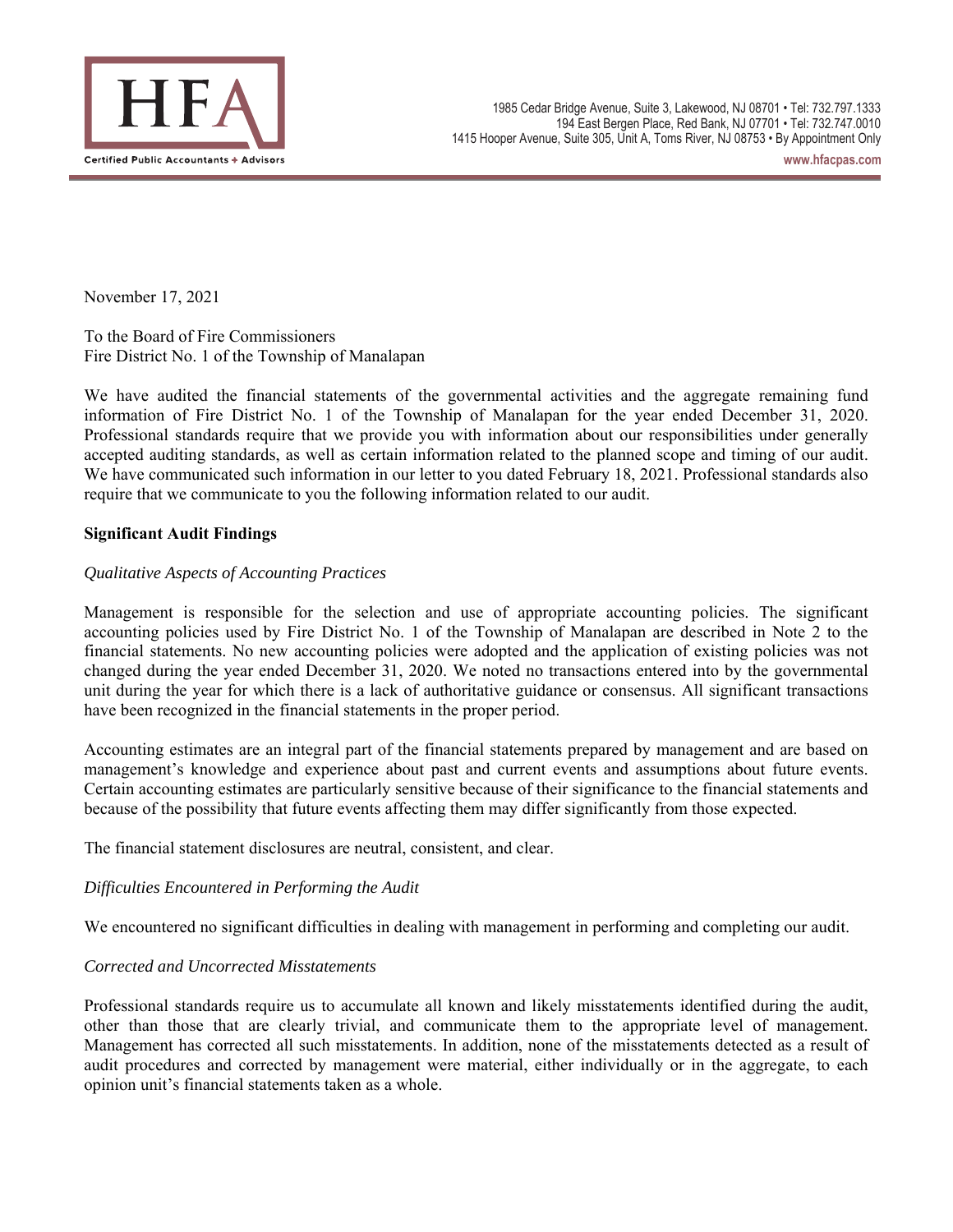#### *Disagreements with Management*

For purposes of this letter, a disagreement with management is a financial accounting, reporting, or auditing matter, whether or not resolved to our satisfaction, that could be significant to the financial statements or the auditor's report. We are pleased to report that no such disagreements arose during the course of our audit.

#### *Management Representations*

We have requested certain representations from management that are included in the management representation letter dated November 17, 2021.

#### *Management Consultations with Other Independent Accountants*

In some cases, management may decide to consult with other accountants about auditing and accounting matters, similar to obtaining a "second opinion" on certain situations. If a consultation involves application of an accounting principle to the governmental unit's financial statements or a determination of the type of auditor's opinion that may be expressed on those statements, our professional standards require the consulting accountant to check with us to determine that the consultant has all the relevant facts. To our knowledge, there were no such consultations with other accountants.

#### *Other Audit Findings or Issues*

We generally discuss a variety of matters, including the application of accounting principles and auditing standards, with management each year prior to retention as the governmental unit's auditors. However, these discussions occurred in the normal course of our professional relationship and our responses were not a condition to our retention.

### **Other Matters**

With respect to the supplementary information accompanying the financial statements, we made certain inquiries of management and evaluated the form, content, and methods of preparing the information to determine that the information complies with accounting principles generally accepted in the United States of America, the method of preparing it has not changed from the prior period, and the information is appropriate and complete in relation to our audit of the financial statements. We compared and reconciled the supplementary information to the underlying accounting records used to prepare the financial statements or to the financial statements themselves.

This information is intended solely for the use of the Board of Fire Commissioners and management of Fire District No. 1 of the Township of Manalapan and is not intended to be, and should not be, used by anyone other than these specified parties.

Holman Frenia Allver, P.C.

**HOLMAN FRENIA ALLISON, P.C.**  *Certified Public Accountants* 

November 17, 2021 Toms River, New Jersey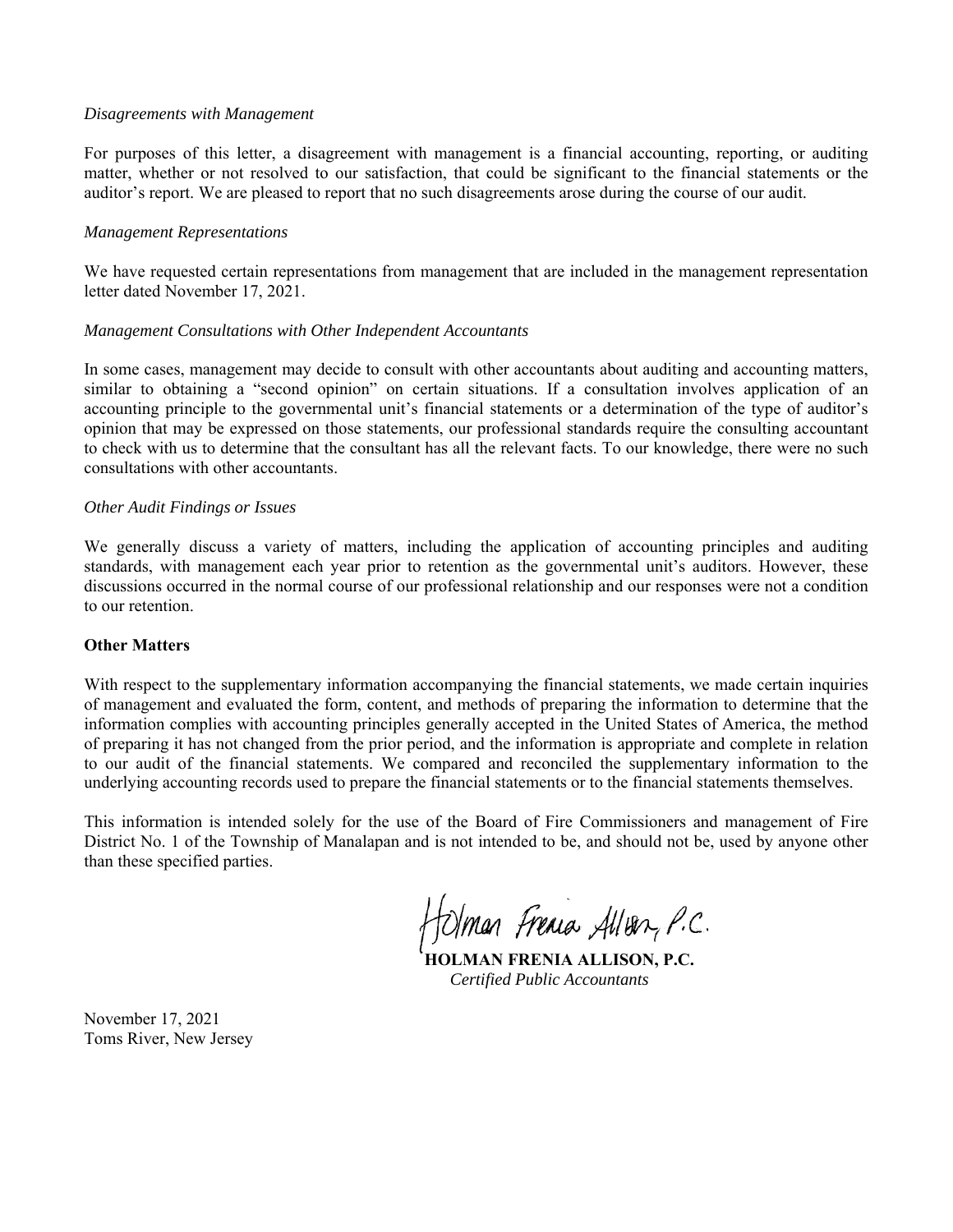# **COUNTY OF MONMOUTH FIRE DISTRICT NO. 1 OF THE TOWNSHIP OF MANALAPAN**

As required by N.J.S.A. 40A:5A-15. the following is a synopsis of the audit of the financial statements and supplementary data for the year ended December 31, 2020.

# **December 31, 2020 Statement of Net Position**

|                                                | December 31,<br><u>2020</u> |
|------------------------------------------------|-----------------------------|
| Assets:                                        |                             |
| Current assets:                                |                             |
| Cash                                           | \$<br>1,123,823             |
| Accounts receivable                            | 22                          |
| Other receivable                               | 163,581                     |
| <b>Total assets</b>                            | 1,287,426                   |
| Noncurrent assets                              |                             |
| Investment in length of service awards program | 2,549,219                   |
| Total noncurrent assets                        | 2,549,219                   |
| Total assets                                   | \$<br>3,836,645             |
| Liabilities, equity and other credits:         |                             |
| Accounts payable                               | \$<br>8,111                 |
| Accrued professional fees                      | 9,500                       |
| Accrued pension                                | 2,459                       |
| Other payable                                  | 163,581                     |
| <b>Total liabilities</b>                       | 183,651                     |
| <b>Fund balances</b>                           |                             |
| Restricted for:                                |                             |
| Capital                                        | 101,244                     |
| Debt service                                   | 62,337                      |
| Investment in length of service awards program | 2,549,219                   |
| Assigned for:                                  |                             |
| Subsequent year's expenditures                 | 15,867                      |
| Unassigned, reported in:                       |                             |
| General fund                                   | 924,327                     |
| Total fund balance                             | 3,652,994                   |
| Total liabilities and fund balance             | \$<br>3,836,645             |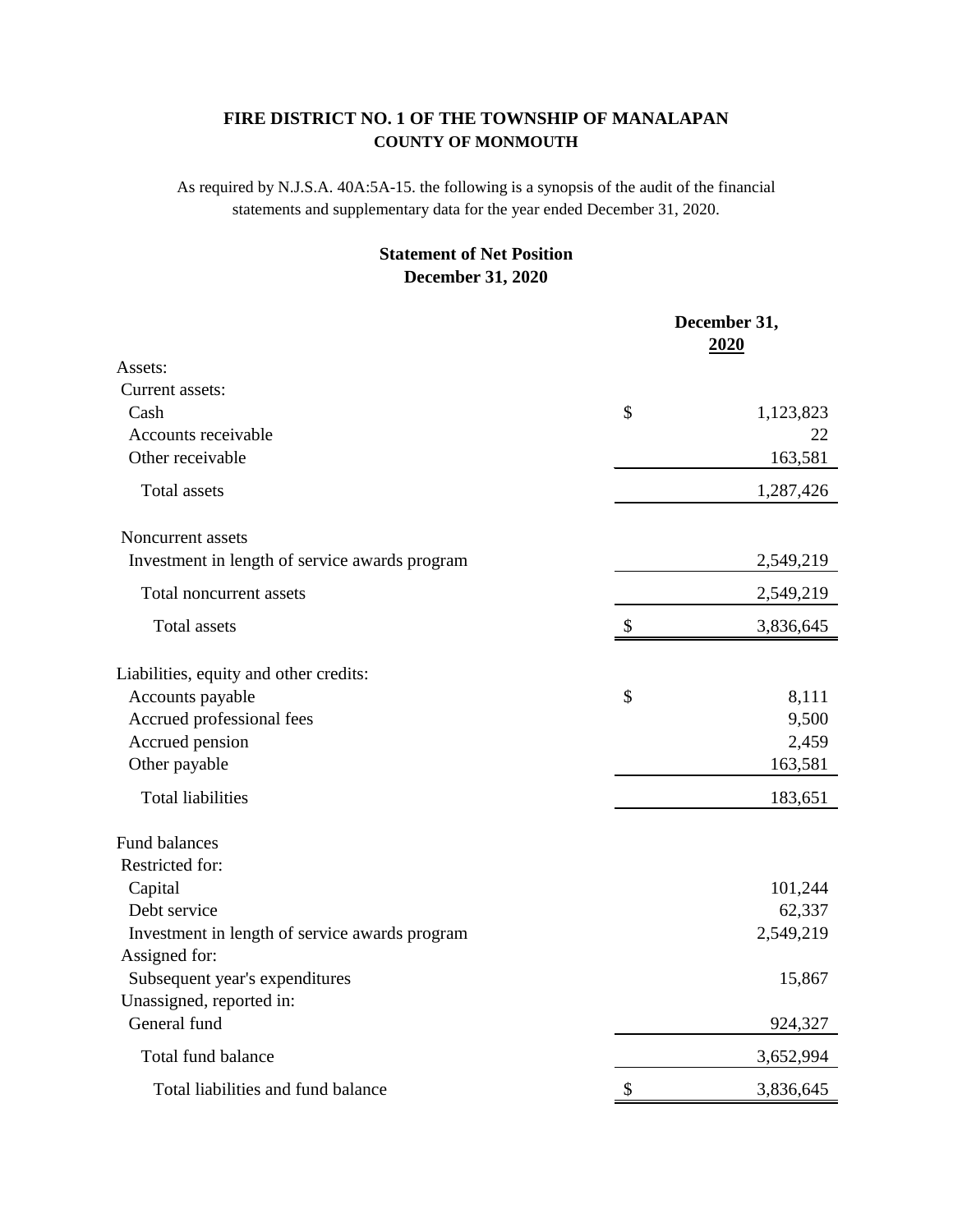# **FIRE DISTRICT NO. 1 OF THE TOWNSHIP OF MANALAPAN Statement of Revenues, Expenditures and Changes in Fund Balance Governmental Funds For the year ended December 31, 2020**

|                                                                                             | December 31,<br><u>2020</u> |
|---------------------------------------------------------------------------------------------|-----------------------------|
| Revenues:                                                                                   |                             |
| Miscellaneous anticipated revenue:<br>Investment income - unrestricted cash and investments | \$<br>132                   |
| Investment Income - length of service awards program                                        | 70,800                      |
| Other revenue                                                                               | 69,587                      |
| Total revenues                                                                              | 140,519                     |
| Amount raised by taxation to support district budget                                        | 1,867,688                   |
| Total anticipated revenues                                                                  | 2,008,207                   |
| Expenditures:                                                                               |                             |
| Operating appropriations:                                                                   |                             |
| Administration:                                                                             |                             |
| Salaries and wages                                                                          | 58,249                      |
| Other expenditures                                                                          | 343,219                     |
| Total administration                                                                        | 401,468                     |
| Cost of operations and maintenance:                                                         |                             |
| Other expenditures                                                                          | 759,063                     |
| Total cost of operations and maintenance                                                    | 759,063                     |
| Length of service awards program                                                            |                             |
| Other expenditures                                                                          | 64,791                      |
| Total length of service awards program                                                      | 64,791                      |
| Capital appropriations                                                                      | 149,907                     |
|                                                                                             |                             |
| Debt service for capital appropriations:                                                    |                             |
| Capital leases<br>Interest on capital leases                                                | 332,447<br>100,161          |
|                                                                                             |                             |
| Total debt service for capital appropriations                                               | 432,608                     |
| Total governmental expenditures                                                             | 1,657,930                   |
| Excess (efficiency) of revenues                                                             |                             |
| over (under) expenditures                                                                   | 200,370                     |
| Fund balance, January 1                                                                     | 3,452,624                   |
| Fund balance, December 31                                                                   | \$<br>3,652,994             |

For the year ended December 31, 2020, there were no recommendations submitted.

The above synopsis was prepared from the report of the audit of the Fire District No. 1 of the Township of Manalapan as of December 31, 2020.

This report of audit, submitted by Holman Frenia Allison, P.C., Certified Public Accountants, is on file at the office of the Fire District No. 1 of the Township of Manalapan, 683 Tennent Road, Englishtown, New Jersey and may be inspected by any interested person.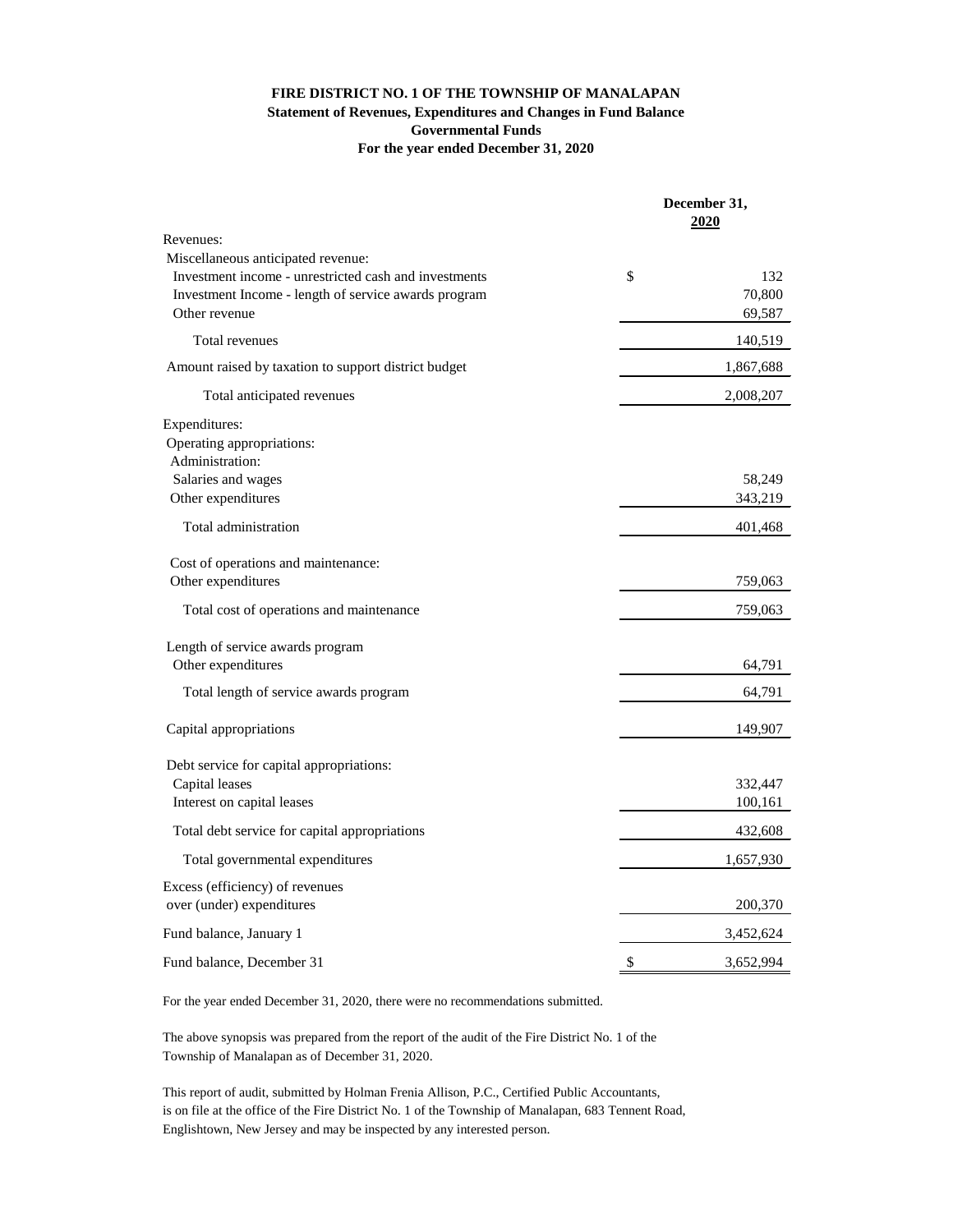## 5:31-7 Appendix B LOCAL AUTHORITIES - ACCOUNTING AND AUDITING

AUDIT QUESTIONNAIRE FOR FIRE DISTRICT AUDITS

"NO" ANSWERS MUST BE EXPLAINED IN DETAIL. ATTACH ADDITIONAL SHEETS IF MORE SPACE IS REQUIRED. ANSWERS TO QUESTIONS WHICH INDICATE CORRECTIONS OR IMPROVEMENTS ARE REQUIRED MUST BE COVERED BY COMMENT AND RECOMMENDATION IN THE AUDIT REPORT. IF NOT COVERED, EXPLAIN IN DETAIL.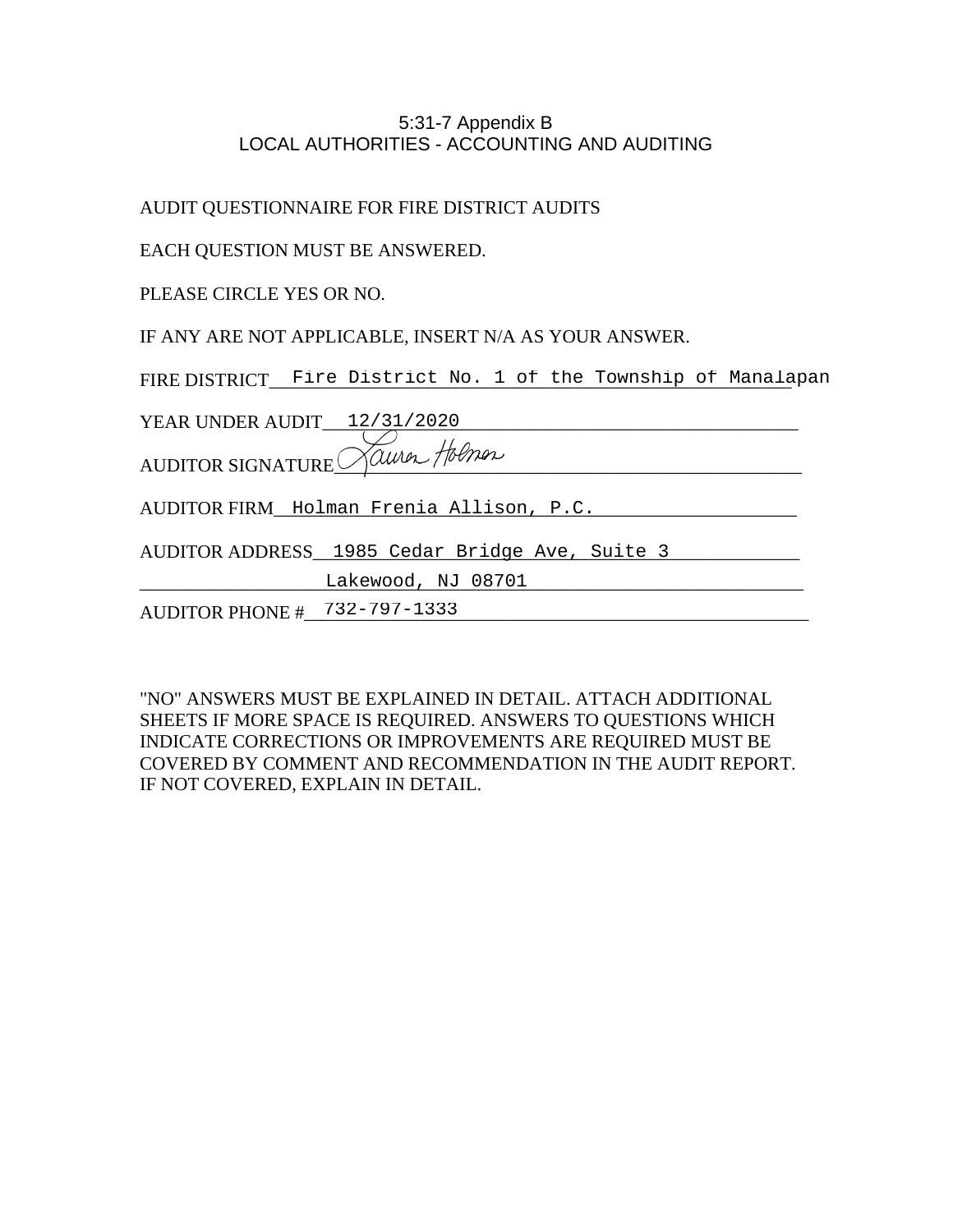# AUDIT QUESTIONNAIRE

# FIRE DISTRICT

Fire District No. 1 of the Township of Manalapan

### General

| 1. Is a general ledger maintained by the district?<br>2. Are key employees bonded in amounts required by organization policy $(YES)$<br>3. Is insurance coverage in force for at least the following:<br>Loss or damage to assets from fire and other hazards? | <b>CYES</b><br>YES NO           | N <sub>O</sub><br>N <sub>O</sub>              |
|----------------------------------------------------------------------------------------------------------------------------------------------------------------------------------------------------------------------------------------------------------------|---------------------------------|-----------------------------------------------|
| Public liability and property damage?<br>Robbery, burglary, theft and disappearance?<br>Worker's compensation?                                                                                                                                                 | <b>YES</b><br>YES<br><b>YES</b> | <b>NO</b><br>N <sub>O</sub><br>N <sub>O</sub> |
| 4. Are loans to employees prohibited?                                                                                                                                                                                                                          | <b>YES</b>                      | NO                                            |
| 5. Has the Bureau of Authority Regulation been notified of                                                                                                                                                                                                     | <b>YES</b>                      | NO                                            |
| deficiencies in the accounting system or records?                                                                                                                                                                                                              |                                 |                                               |
| 6. Has a corrective action plan been filed for the previous year audit                                                                                                                                                                                         | <b>YES</b>                      | NO                                            |
| report?                                                                                                                                                                                                                                                        |                                 |                                               |
| <b>Cash and Investments</b>                                                                                                                                                                                                                                    |                                 |                                               |
|                                                                                                                                                                                                                                                                |                                 |                                               |
| 1. Has the district adopted a cash management plan?                                                                                                                                                                                                            | <b>YES</b>                      | NO <sub>1</sub>                               |
| 2. Are all depositories and accounts authorized by resolution of the<br>governing body?                                                                                                                                                                        | YES NO                          |                                               |
| 3. Are receipts deposited within 48 hours?                                                                                                                                                                                                                     | <b>YES</b> NO                   |                                               |
| 4. Are the duties of personnel who receive and deposit cash separate                                                                                                                                                                                           | <b>YES</b>                      | N <sub>O</sub>                                |
| from investments, cash disbursing, and bookkeeping?                                                                                                                                                                                                            |                                 |                                               |
| 5. Are cash receipts adequately safeguarded before deposit?                                                                                                                                                                                                    | <b>YES</b>                      | NO                                            |
| 6. Is responsibility for the petty cash fund vested in only one person?                                                                                                                                                                                        | YES)                            | N <sub>O</sub>                                |
| 7. Are petty cash disbursements supported by signed receipts which<br>are attached to reimbursement vouchers?                                                                                                                                                  | <b>YES</b>                      | N <sub>O</sub>                                |
| 8. Are check signers designated by resolution?                                                                                                                                                                                                                 | <b>YES</b>                      | N <sub>O</sub>                                |
| 9. If a mechanical check signer is used, is the signature plate under                                                                                                                                                                                          | YES)                            | N <sub>O</sub>                                |
| adequate control?                                                                                                                                                                                                                                              |                                 |                                               |
| A. Are there procedures to control and record the check numbers<br>and amount of checks signed?                                                                                                                                                                | YES NO                          |                                               |
| 10. Is there adequate security over blank checks?                                                                                                                                                                                                              | YES)                            | NO                                            |
| 11. Are the duties of personnel who disburse cash separate from the<br>function of approving vouchers?                                                                                                                                                         | YES NO                          |                                               |
| 12. Are bank statements reconciled monthly?                                                                                                                                                                                                                    | <b>YES</b>                      | N <sub>O</sub>                                |
| A. Is the sequence of check numbers accounted for?                                                                                                                                                                                                             | YES)                            | NO                                            |
| B. Are check endorsements scrutinized?                                                                                                                                                                                                                         | <b>YES</b>                      | NO                                            |
| 13. Are outstanding checks older than 6 months investigated?                                                                                                                                                                                                   | YES                             | NO                                            |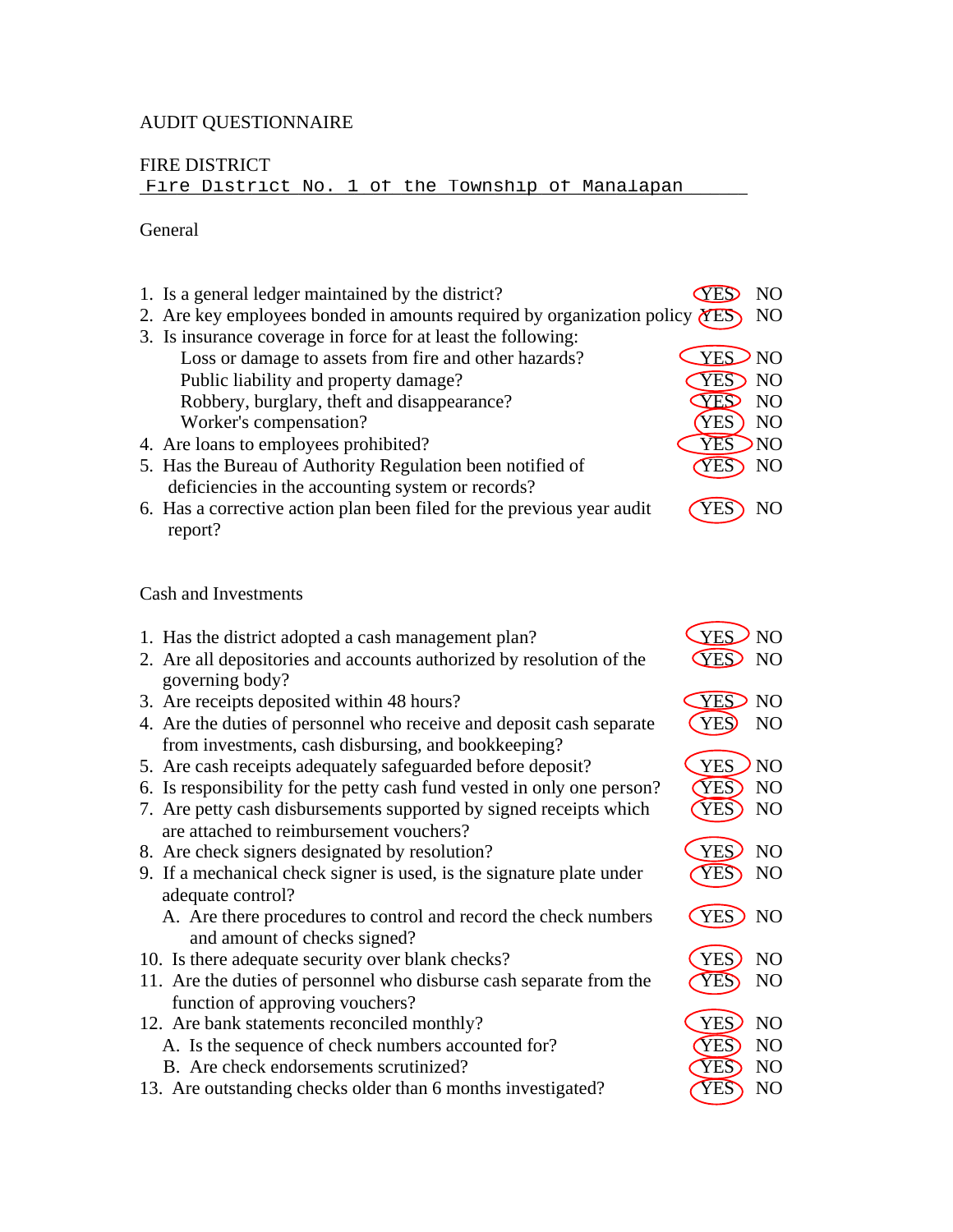| 14. Are investments under the control of a responsible official who<br>does not receive or disburse cash?           | YES NO     |                 |
|---------------------------------------------------------------------------------------------------------------------|------------|-----------------|
| 15. Are all investments issued in the name of the district?                                                         | YES) NO    |                 |
| 16. Are all investment transactions approved by the governing body?                                                 | <b>YES</b> | N <sub>O</sub>  |
| 17. Are all investments permitted by law or bond agreement?                                                         | <b>CES</b> | N <sub>O</sub>  |
| 18. Are perpetual records of investments reflecting all pertinent<br>information maintained?                        | <b>YES</b> | N <sub>O</sub>  |
| 19. Is interest income verified?                                                                                    | YES        | N <sub>O</sub>  |
| A. Is it promptly recorded in the accounting records?                                                               | <b>YES</b> | N <sub>O</sub>  |
| 20. Are investments examined periodically and verified with the<br>detail record and control account?               | YES        | N <sub>O</sub>  |
| 21. Are investments protected against loss or theft?                                                                | <b>YES</b> | N <sub>O</sub>  |
| <b>Accounts Receivable and Income</b>                                                                               |            |                 |
| (District Taxes, User Charges and Miscellaneous)                                                                    |            |                 |
| 1. Has the district tax levy been verified with the Abstract of Ratables                                            | YES        | N <sub>O</sub>  |
| 2. Does the district tax revenue agree to the tax levy?                                                             | <b>YES</b> | N <sub>O</sub>  |
| 3. Are billings to users independently verified?                                                                    | <b>YES</b> | N <sub>O</sub>  |
| 4. Is there segregation of duties between accounts receivable,<br>record maintenance, billing, and receipt of cash? | <b>YES</b> | N <sub>O</sub>  |
| 5. Are total accounts receivable balances verified with the accounts<br>receivable control periodically?            | <b>YES</b> | NO <sub>1</sub> |
| 6. Are delinquent accounts receivable reviewed and collection<br>procedures initiated by a responsible official?    | <b>YES</b> | N <sub>O</sub>  |
| 7. Are accounts receivable records promptly posted?                                                                 | <b>YES</b> | NO <sub>1</sub> |
| A. Billings to users?                                                                                               | <b>YES</b> | N <sub>O</sub>  |
| B. Cash receipts?                                                                                                   | <b>YES</b> | N <sub>O</sub>  |
| 8. Are adjustments to accounts receivable approved by a responsible                                                 | <b>YES</b> | N <sub>O</sub>  |
| official?                                                                                                           |            |                 |

# Inventory

| 1. Is the storage area properly safeguarded to prevent damage to | <b>CYES NO</b> |
|------------------------------------------------------------------|----------------|
| materials and unauthorized removal?                              |                |
| 2. Do quantities appear reasonable for normal consumption?       | <b>CYES NO</b> |
| 3. Are physical inventories taken annually?                      | <b>CYES NO</b> |

# Accounts Payable and Purchasing

- 1. Are the following requirements of the Local Public Contracts Law (40A:11) being followed and documented:
	- A. Competitive bidding and contract award? VES NO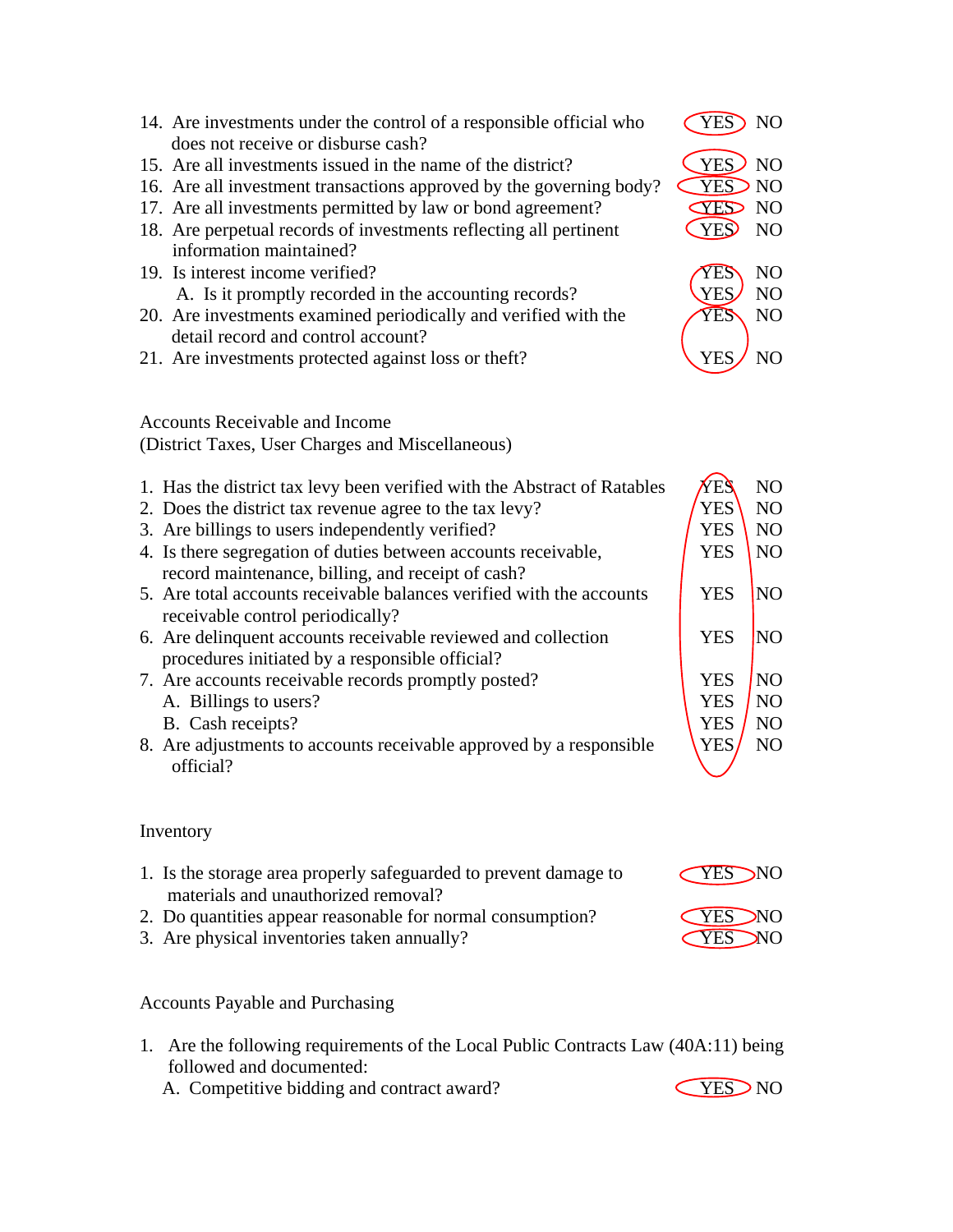|                                                                                     | YES        | NO             |
|-------------------------------------------------------------------------------------|------------|----------------|
| B. Informal quotations on purchases not requiring public bidding<br>$(40A:11-6.1)?$ |            |                |
| C. Certificate of availability of funds prior to award of contracts                 | <b>YES</b> | N <sub>O</sub> |
| $(Reg. 5:30-14.5)?$                                                                 |            |                |
| D. Resolutions adopted and advertised authorizing agreements for                    | <b>YES</b> | N <sub>O</sub> |
| professional services (40A:11-5)?                                                   |            |                |
| E. Emergency purchases and contracts (40A:11-6)?                                    | YES        | NO             |
| 2. Are prenumbered purchase orders issued for all purchases, except                 | YES        | N <sub>O</sub> |
| petty cash purchases?                                                               |            |                |
| 3. Is there a record of all purchase orders issued?                                 | YE.        | NO             |
| 4. Are quantities and descriptions of materials and supplies                        | <b>YES</b> | N <sub>O</sub> |
| received:                                                                           |            |                |
| A. Compared to purchase orders?                                                     | <b>YES</b> | NO             |
| B. Compared to vendors' invoices?                                                   | <b>YES</b> | N <sub>O</sub> |
| C. Verified with packing or delivery slips?                                         | <b>XES</b> | N <sub>O</sub> |
| 5. Are open purchase orders reviewed periodically?                                  | YES        | N <sub>O</sub> |
| 6. Do vouchers approved for payment contain:                                        |            |                |
| A. Signature of person who verified quantities and description                      | YES        | NO             |
| of materials received or services rendered?                                         |            |                |
| B. Copies of purchase order, delivery slips, etc.                                   | <b>YES</b> | N <sub>O</sub> |
| 7. Were all vouchers approved by the governing body?                                | <b>YES</b> | N <sub>O</sub> |
| 8. Is there segregation of duties between the purchasing, receiving                 | <b>YES</b> | N <sub>O</sub> |
| and cash disbursement functions?                                                    |            |                |
| 9. Are total accounts payable balances verified with the accounts                   | YES        | NO             |
| payable control periodically?                                                       |            |                |

# Payroll

| 1. Are the functions of payroll preparation and distribution separated?<br>2. Are names added to and deleted from payroll and rates of pay<br>changed only upon written authorization? | Æ<br>YES   | N <sub>O</sub><br>N <sub>O</sub> |
|----------------------------------------------------------------------------------------------------------------------------------------------------------------------------------------|------------|----------------------------------|
| 3. Are new employees, employee promotions and rates of pay approved<br>by the governing body?                                                                                          | <b>YES</b> | N <sub>O</sub>                   |
| 4. Are payroll deductions promptly paid to the proper agencies?                                                                                                                        | <b>YES</b> | N <sub>O</sub>                   |
| 5. Are records maintained to control and verify vacation time, sick                                                                                                                    | <b>YES</b> | N <sub>O</sub>                   |
| leave, etc. taken and accumulated?                                                                                                                                                     |            |                                  |
| 6. Are all employees paid by check?                                                                                                                                                    | <b>YES</b> | N <sub>O</sub>                   |
| 7. Is there a separate bank account for payroll disbursements?                                                                                                                         | <b>YES</b> | N <sub>O</sub>                   |
| A. Are deposits in exact amount of payroll?                                                                                                                                            | <b>YES</b> | N <sub>O</sub>                   |
| B. Is the payroll bank balance reconciled monthly by someone                                                                                                                           | <b>YES</b> | N <sub>O</sub>                   |
| independent of payroll preparation?<br>C. Are payroll procedures established by resolution of the<br>governing body?                                                                   |            | NO                               |

Property, Plant and Equipment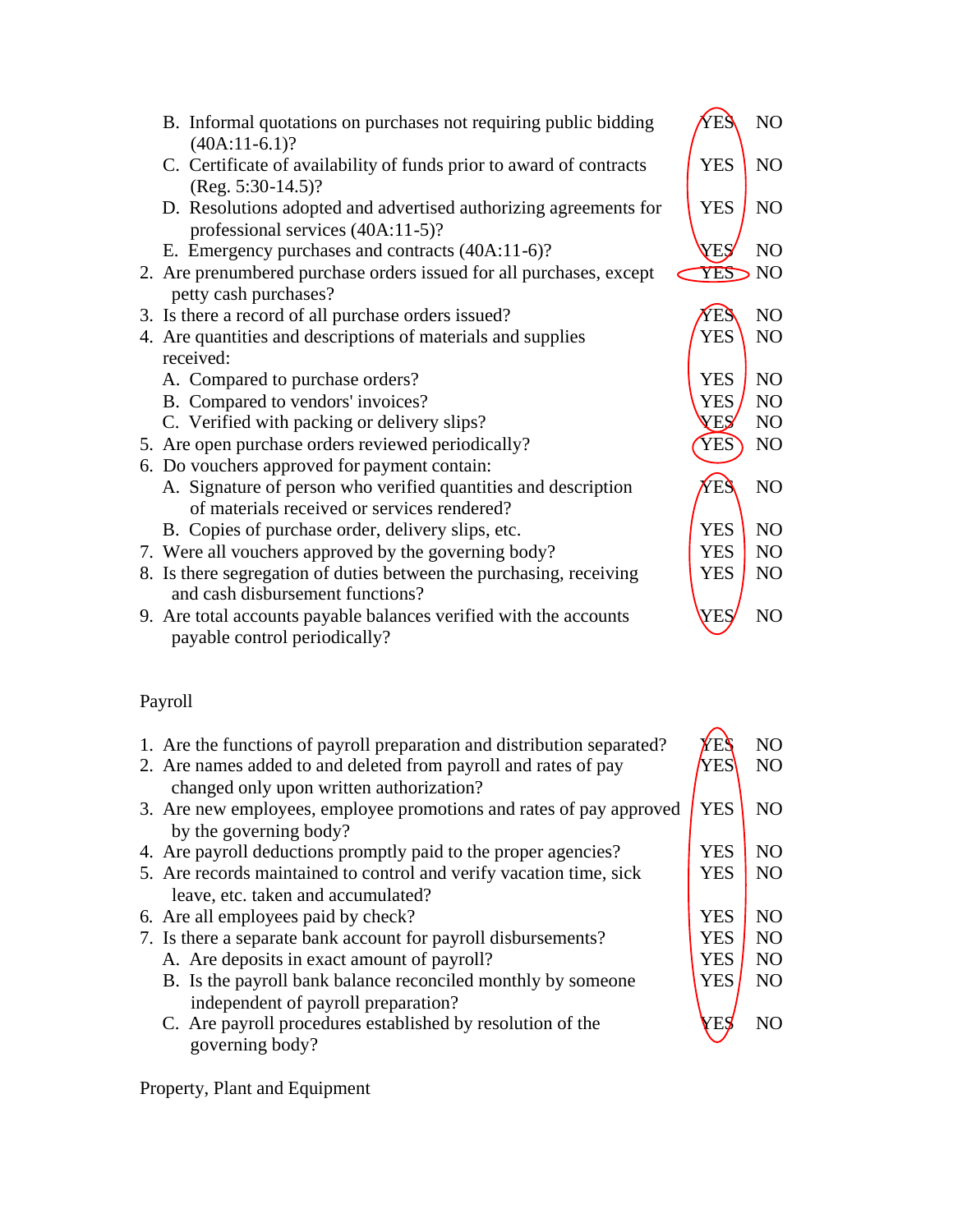

- 8. Are dispositions of fixed assets properly recorded and sales YES NO proceeds promptly accounted for in the accounting records?
- 9. Are fixed assets properly safeguarded against loss by fire, VES NO unauthorized use or theft?

### Long and Short Term Debt

- 1. Is a detailed record such as a bond or note register maintained  $YES\ NO$  of debt issued and outstanding?
	- A. Are principal and interest due dates and amounts reflected  $\sqrt{\text{YES}}$  NO and date of payment recorded?
- 2. Are debt issues properly authorized by the governing body? YES NO
- 3. Does the expenditure of borrowed funds conform to the purposes <br>NO authorized?
- 4. Are paid bonds and notes properly cancelled and accounted for?  $YES / NO$
- 5. Are required sinking fund deposits promptly made? WES NO

### Capital Leases

- 1. Have all capital leases been approved by the voters? (YES NO
- 2. Has the project financing for capital leases been approved by the  $YES/NO$ Local Finance Board?





Budget System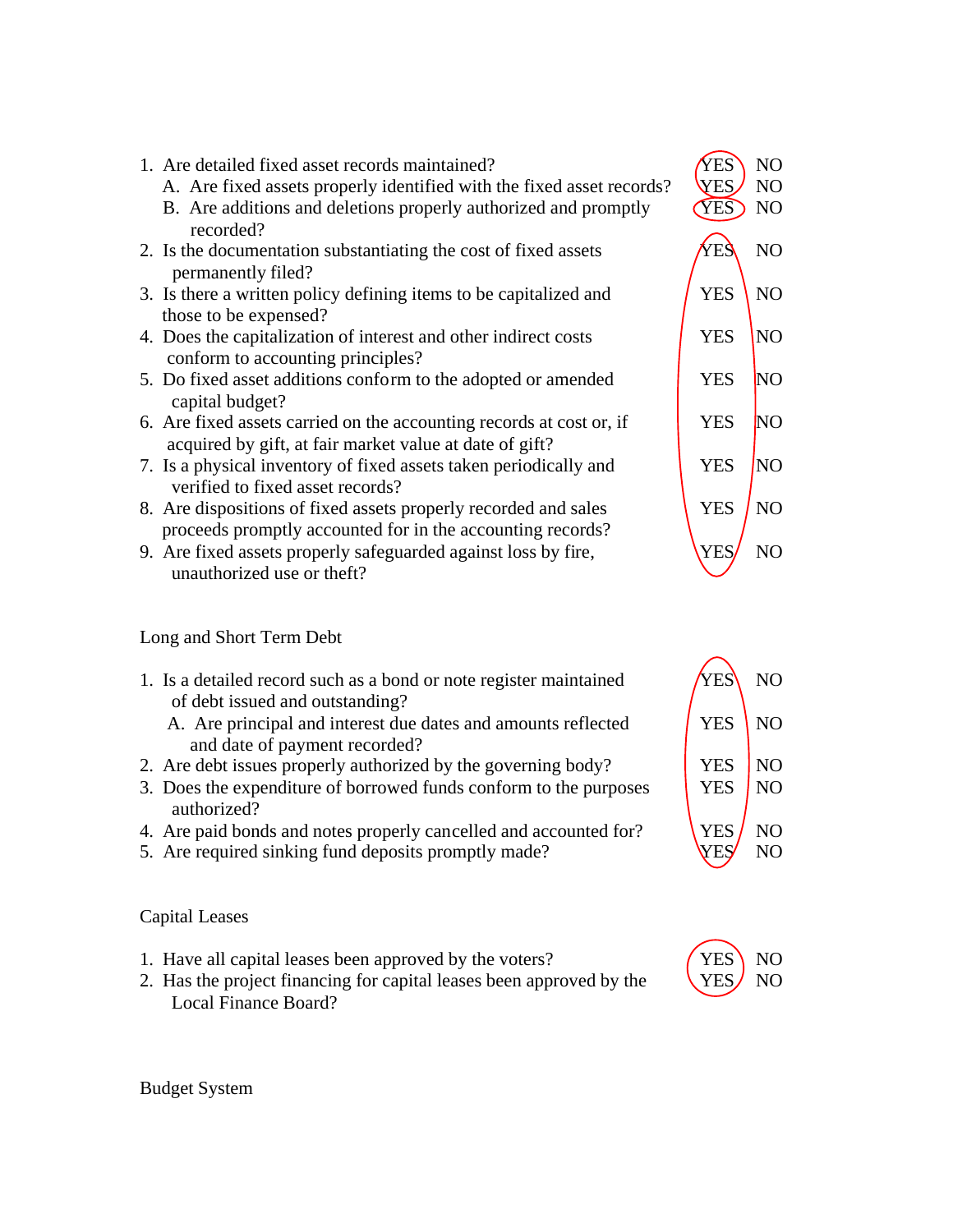| 1. Were the adopted operating budget and amendments thereto approved<br>by the Director of Local Government Services? | <b>YES</b> | NO.            |
|-----------------------------------------------------------------------------------------------------------------------|------------|----------------|
| 2. Were the adopted budgets and amendments recorded in the minutes?                                                   | YES        | NO.            |
| 3. Are there sufficient controls to monitor expenses and revenues                                                     | <b>YES</b> | NO.            |
| against budgeted amounts?                                                                                             |            |                |
| 4. Is a budget status report periodically furnished to the governing                                                  | YES        | N <sub>O</sub> |
| body?                                                                                                                 |            |                |
| 5. Are appropriations encumbered when purchase orders are issued?                                                     | YES        | NO.            |
| 6. Are fixed assets acquired through budget appropriations properly                                                   | ΈS         | N <sub>O</sub> |
| capitalized?                                                                                                          |            |                |

Grant Management - N/A

| 1. Is a permanent file of each grant maintained?                     | YE. | NO. |
|----------------------------------------------------------------------|-----|-----|
|                                                                      |     |     |
| 2. Does the accounting system provide details of eligible            | YES | NO. |
| expenditures to be reimbursed from each grant?                       |     |     |
| 3. Is each expenditure reviewed for compliance with the terms of the | YES | NO. |
| applicable grant?                                                    |     |     |
| 4. Are all required reports promptly filed with the grantor agency?  | YES | NO. |
| 5. Were grant reimbursement requests filed promptly?                 | YES | NO. |
| 6. Are assets acquired from grant funds properly identified?         | YES | NO. |
| 7. If indirect costs are chargeable to grants, has the method of     | YES | NO. |
| allocation been approved?                                            |     |     |

Electronic Data Processing

| 1. Does the district utilize electronic data processing for<br>accounting or financial functions?<br>(If "no," disregard items 2 through 10). |            | N <sub>O</sub> |
|-----------------------------------------------------------------------------------------------------------------------------------------------|------------|----------------|
| 2. If "yes," was the system approved by the Division of Local                                                                                 | <b>YES</b> | NΟ             |
| <b>Government Services?</b><br>3. Are there sufficient audit trails to identify documents being<br>processed and identify output?             | <b>YES</b> | NО             |
| 4. Are master files updated periodically and on schedule to prevent<br>loss of data in transaction files?                                     | <b>YES</b> | NО             |
| 5. Are there periodic printouts of updated files by E.D.P. transactions?                                                                      | <b>YES</b> | NО             |
| 6. Are authorized users validated by user codes and passwords?                                                                                | <b>YES</b> | NО             |
| 7. Are terminals located in a secure area, to prevent access by<br>unauthorized personnel?                                                    | <b>YES</b> | NΟ             |
| 8. Are there copies of all critical materials such as programs,<br>master files, transaction files, etc.?                                     | <b>YES</b> | N <sub>O</sub> |
| 9. Are these copies stored in a safe location (offsite or in a<br>fireproof vault onsite)?                                                    |            |                |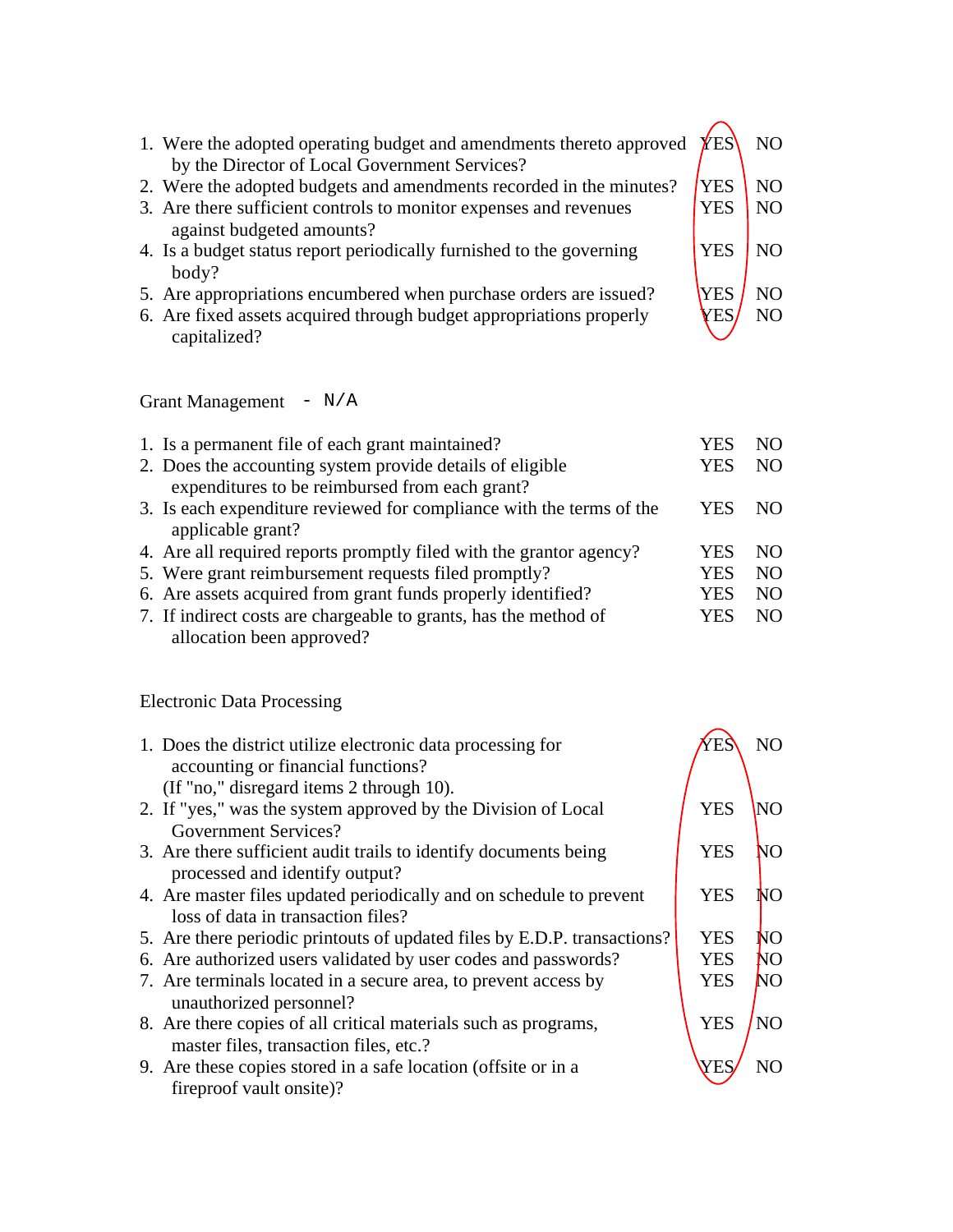10. Are mechanisms in place to guard against loss due to power (YES) NO failures, fire, flood, etc.?



# THE FOREGOING QUESTIONNAIRE MUST BE SEPARATELY FILED WITH THE DIVISION OF LOCAL GOVERNMENT SERVICES FOR EACH REPORT OF AUDIT. IT IS NOT TO BE BOUND IN THE REPORT.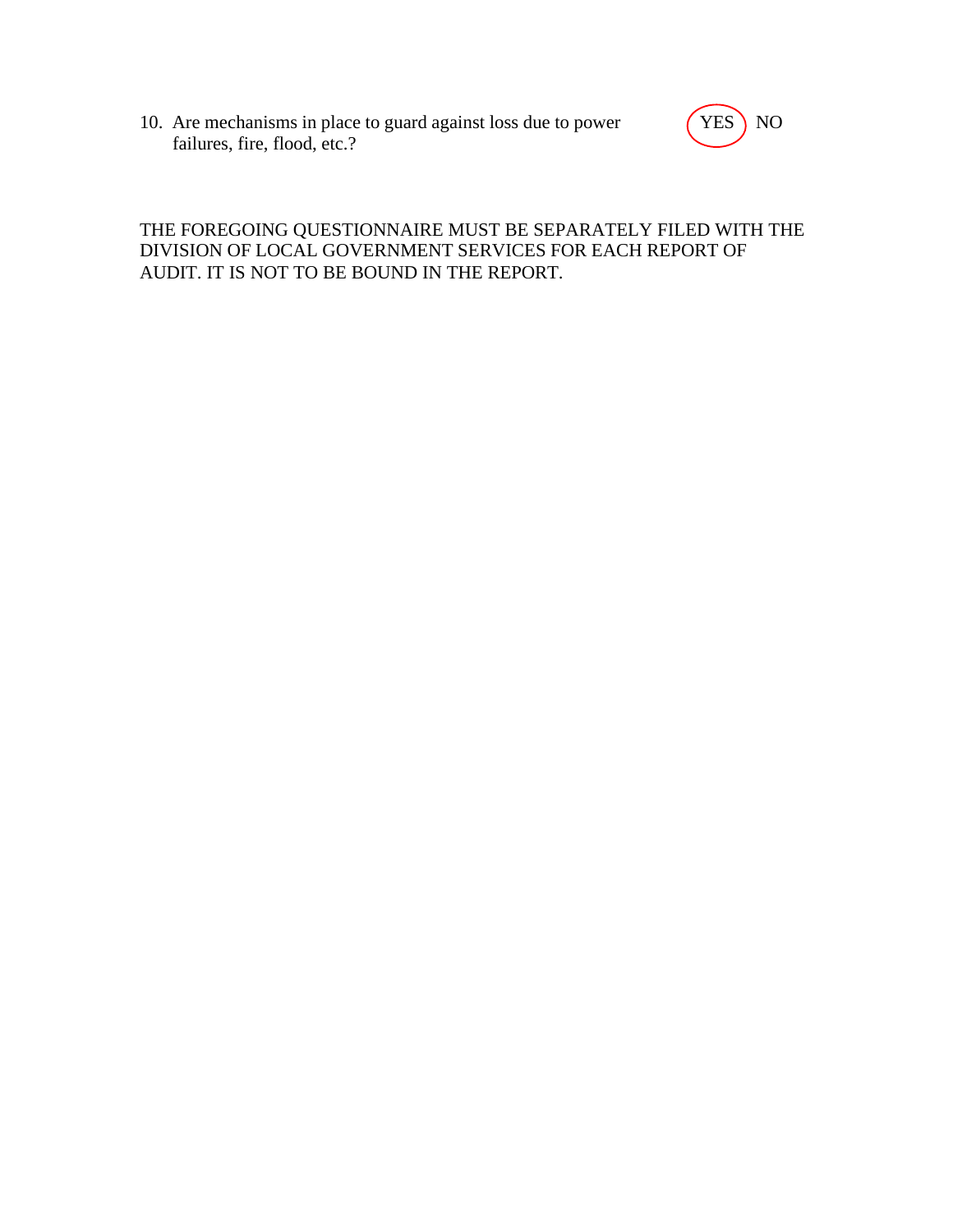## **RESOLUTION**

**WHEREAS**, N.J.S.A. 40A:5A-5 requires the governing body of each Fire District to cause an annual audit of its accounts to be made, and

WHEREAS, the annual audit report for the fiscal year ended \_\_\_\_\_\_\_\_\_\_\_\_\_\_\_\_\_\_\_\_ has been completed and filed with the pursuant to N.J.S.A. 40A:5A-15, and

**WHEREAS**, N.J.S.A. 40A:5A- 17, requires the governing body of each District to, within 45 days of receipt of the annual audit, certify by resolution to the Local Finance Board that each member there of has personally reviewed the annual audit report, and specifically the sections of the audit report entitled "General Comments" and "Recommendations," in accordance with N.J.S.A.40A:5A-17.

**NOW, THEREFORE BE IT RESOLVED**, that the governing body of the **help** hereby certifies to the Local Finance Board of the State of New Jersey that each governing body member has personally reviewed the annual audit report for the fiscal year ended \_\_\_\_\_\_\_\_\_\_\_\_\_\_\_\_, and specifically has reviewed the sections of the audit report entitled "General Comments" and "Recommendations," and has evidenced same by group affidavit in the form prescribed by the Local Finance Board.

**BE IT FURTHER RESOLVED** that the secretary of the authority is hereby directed to promptly submit to the Local Finance Board the aforesaid group affidavit, accompanied by a certified true copy of this resolution.

IT IS HEREBY CERTIFIED THAT THIS IS A TRUE COPY OF THE RESOLUTION PASSED AT THE MEETING HELD ON

Secretary

 $\mathcal{L}_\text{max}$  , and the set of the set of the set of the set of the set of the set of the set of the set of the set of the set of the set of the set of the set of the set of the set of the set of the set of the set of the

 $\mathcal{L}_\text{max}$  , and the set of the set of the set of the set of the set of the set of the set of the set of the set of the set of the set of the set of the set of the set of the set of the set of the set of the set of the

Date